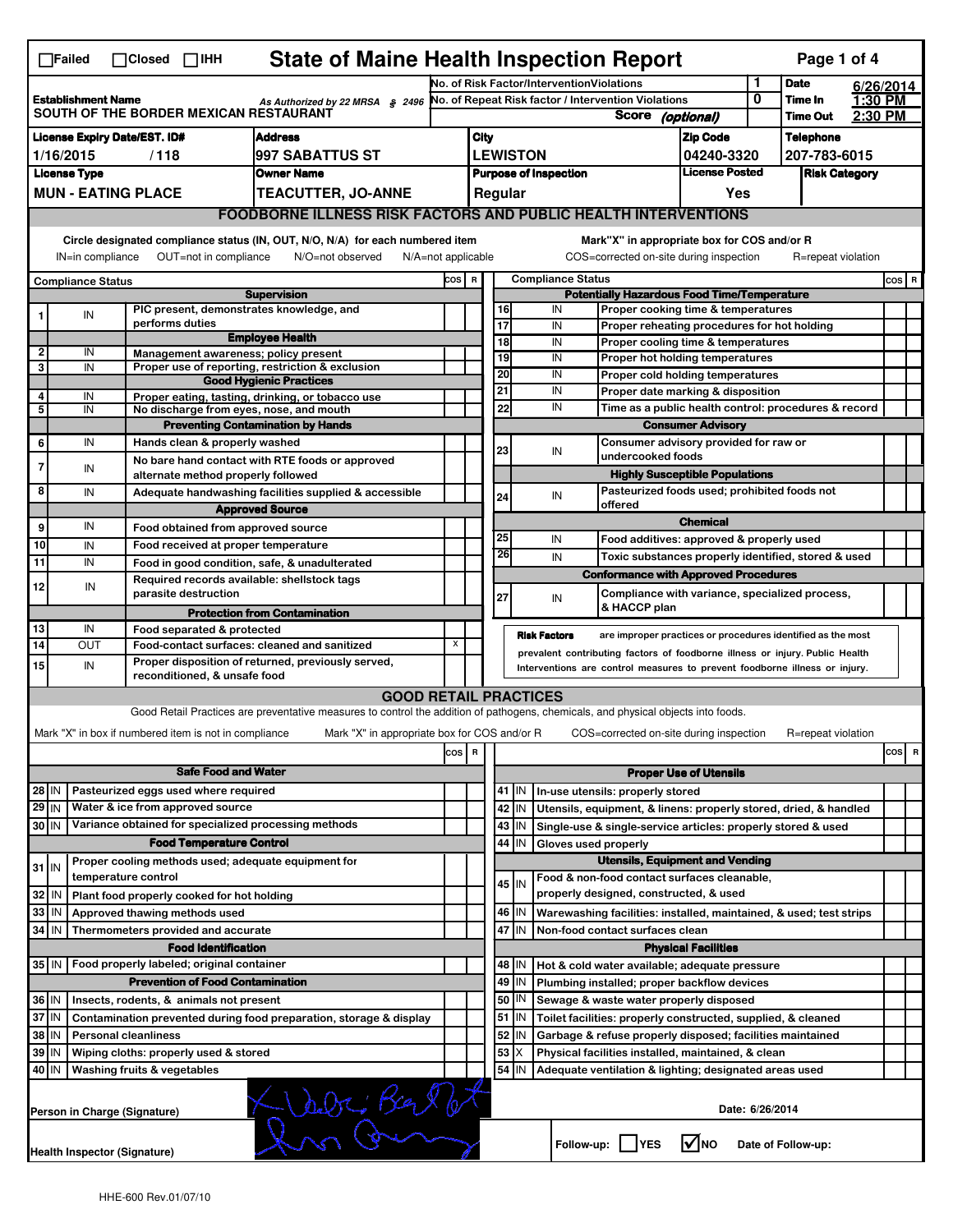|                                                                                        |          |                                 |                          | <b>State of Maine Health Inspection Report</b> | Page 2 of 4  |     |                        |                                  |  |  |  |  |
|----------------------------------------------------------------------------------------|----------|---------------------------------|--------------------------|------------------------------------------------|--------------|-----|------------------------|----------------------------------|--|--|--|--|
| <b>Establishment Name</b>                                                              |          | As Authorized by 22 MRSA § 2496 | 6/26/2014<br><b>Date</b> |                                                |              |     |                        |                                  |  |  |  |  |
| SOUTH OF THE BORDER MEXICAN RESTAURANT                                                 |          |                                 |                          |                                                |              |     |                        |                                  |  |  |  |  |
| License Expiry Date/EST. ID#<br><b>Address</b><br>1/16/2015<br>997 SABATTUS ST<br>/118 |          |                                 |                          | City / State<br><b>LEWISTON</b>                |              | /ME | Zip Code<br>04240-3320 | <b>Telephone</b><br>207-783-6015 |  |  |  |  |
|                                                                                        |          |                                 |                          | <b>Temperature Observations</b>                |              |     |                        |                                  |  |  |  |  |
| <b>Temperature</b><br>Location                                                         |          |                                 |                          |                                                | <b>Notes</b> |     |                        |                                  |  |  |  |  |
| rice                                                                                   | 144      | hot holding                     |                          |                                                |              |     |                        |                                  |  |  |  |  |
| cooler                                                                                 | 30       |                                 |                          |                                                |              |     |                        |                                  |  |  |  |  |
| sandwich bar                                                                           | 35       |                                 |                          |                                                |              |     |                        |                                  |  |  |  |  |
| <b>Burger</b>                                                                          | 150      | hot holding                     |                          |                                                |              |     |                        |                                  |  |  |  |  |
| hot water                                                                              | 110 plus |                                 |                          |                                                |              |     |                        |                                  |  |  |  |  |
| cooler                                                                                 | 35       |                                 |                          |                                                |              |     |                        |                                  |  |  |  |  |



**Date: 6/26/2014**

**Health Inspector (Signature)**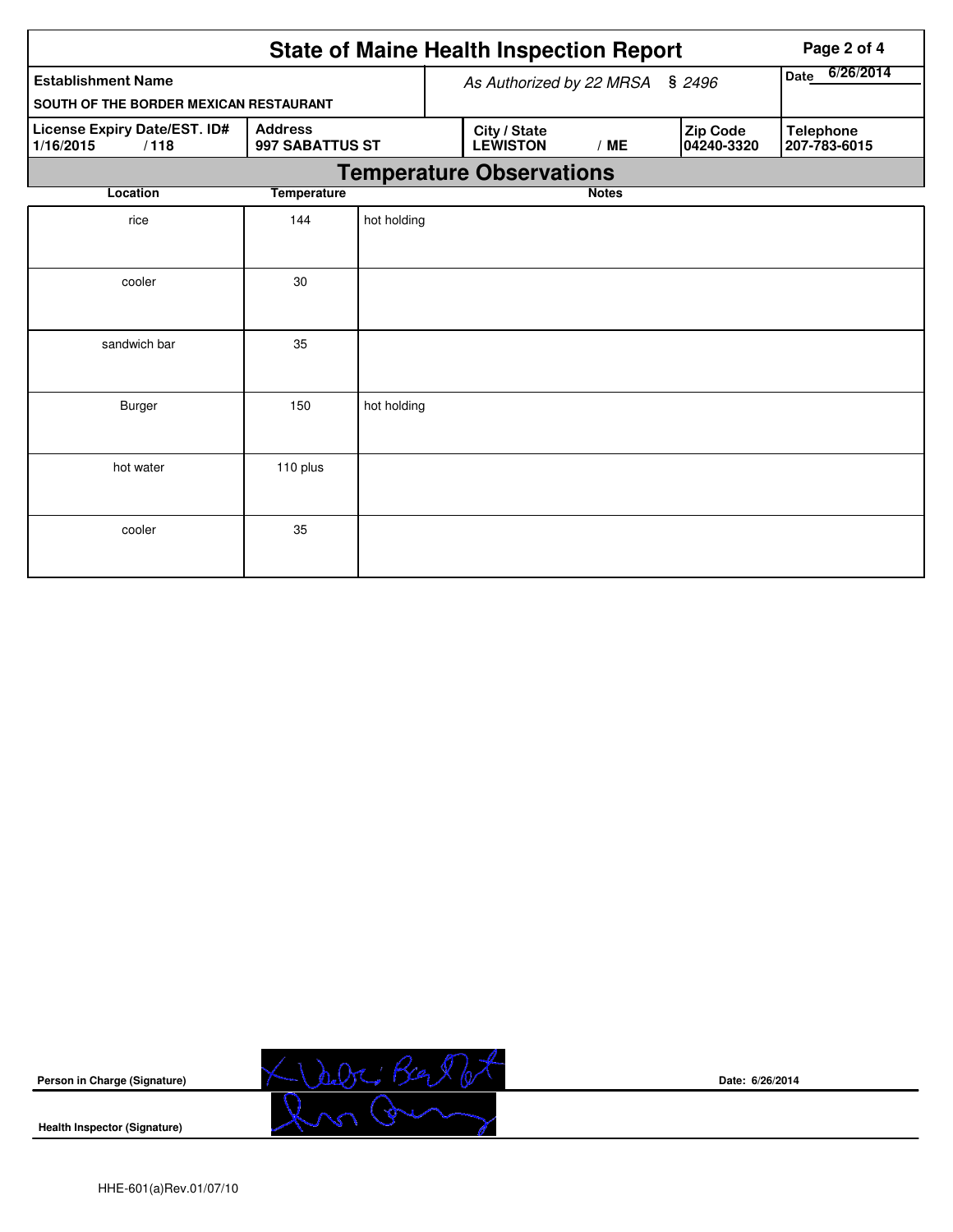| <b>State of Maine Health Inspection Report</b>                                                                                                        |                                   |                                 |    |                               |  |  |  |  |  |
|-------------------------------------------------------------------------------------------------------------------------------------------------------|-----------------------------------|---------------------------------|----|-------------------------------|--|--|--|--|--|
| <b>Establishment Name</b>                                                                                                                             |                                   |                                 |    |                               |  |  |  |  |  |
| SOUTH OF THE BORDER MEXICAN RESTAURANT                                                                                                                |                                   |                                 |    |                               |  |  |  |  |  |
| License Expiry Date/EST. ID#<br>1/16/2015<br>/118                                                                                                     | <b>Address</b><br>997 SABATTUS ST | City / State<br><b>LEWISTON</b> | ME | <b>Zip Code</b><br>04240-3320 |  |  |  |  |  |
| <b>Observations and Corrective Actions</b>                                                                                                            |                                   |                                 |    |                               |  |  |  |  |  |
| Violations cited in this report must be corrected within the time frames below, or as stated in sections<br>8-405.11 and 8-406.11 of the Food Code    |                                   |                                 |    |                               |  |  |  |  |  |
| 14: 4-501.114.(A).(1): C: Dishes/utensils are not being sanitized in water with the correct chlorine sanitizer concentration.                         |                                   |                                 |    |                               |  |  |  |  |  |
| INSPECTOR NOTES: no reading on test strip corrected on site                                                                                           |                                   |                                 |    |                               |  |  |  |  |  |
| $53.610111(A)$ . N: Indoor surfaces are not properly constructed as to be smooth durable and easily cleanable or constructed of nonabsorbent material |                                   |                                 |    |                               |  |  |  |  |  |

ces are not properly constructed as to be smooth, durable, and easily cleanable or constructed of nonabsorbent ma in areas of moisture.

INSPECTOR NOTES: paint shelving under front counter

53: 6-201.13.(A): N: Floor and wall junctures are not enclosed and sealed.

INSPECTOR NOTES: install cove base where missing

53: 6-501.11: N: The physical facilities are in disrepair.

INSPECTOR NOTES: 3 bay sink area-repair or replace shelving





**Date: 6/26/2014**